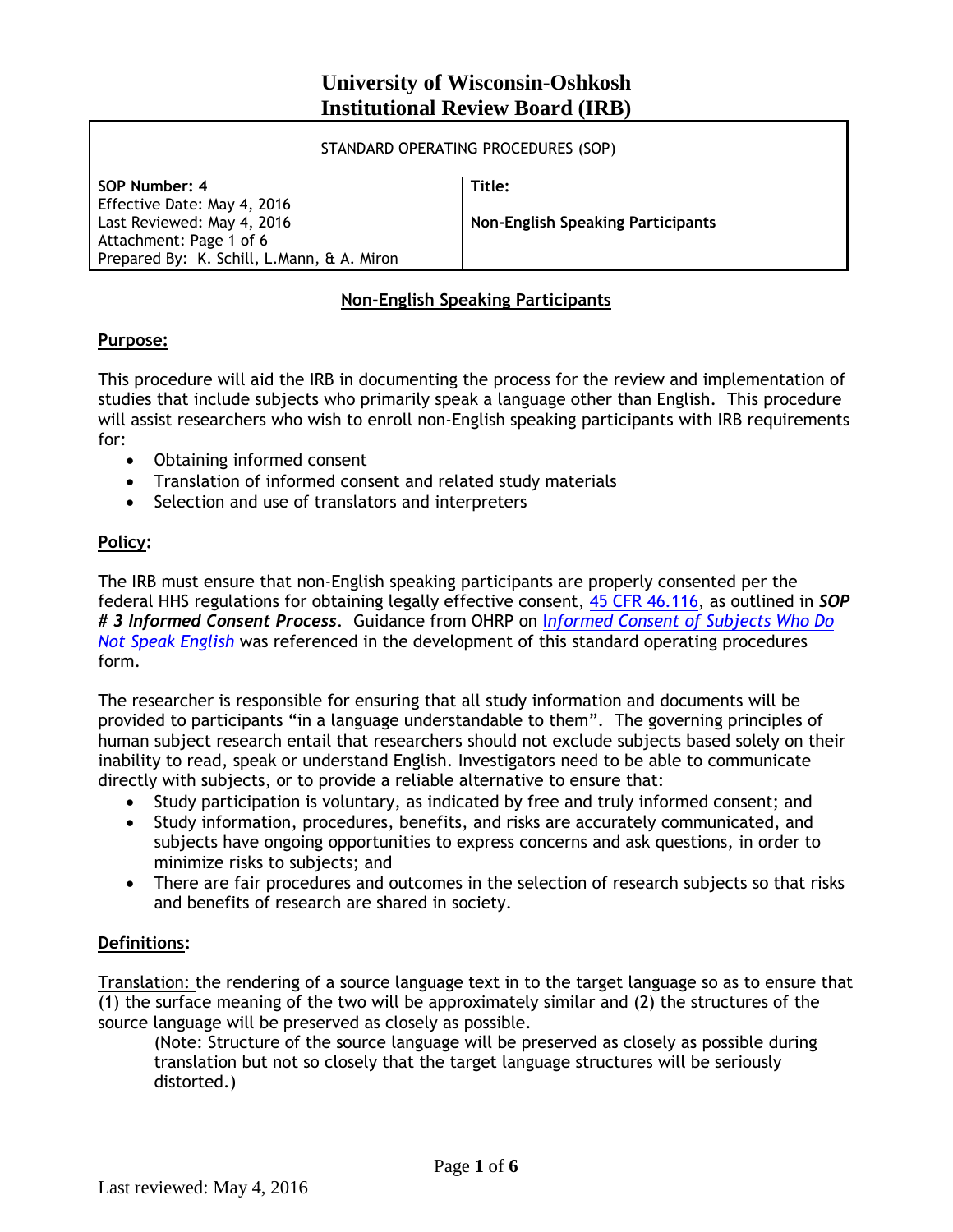- A) Interlingual Translation: replacing a word with another word belonging to a different language
- B) Intralingual Translation: a word belonging to a particular language is replaced by another word belonging to the same language
- C) Intersemiotic Translation: more than focusing on words, emphasis is on the overall message that needs to be conveyed (Ex: sign language)

Back Translation: refers to the practice of translating materials from one language to another language and then (in a separate action) translating the materials back into the original language. The purpose is to evaluate the quality and integrity of the translation.

Interpreter: refers to a person who reads aloud (in another language) materials written in English, or who conveys (in another language) information that is spoken in English.

### **Procedures:**

### **I. Procedure for Obtaining and Documenting Informed Consent:**

There are two methods for obtaining and documenting informed consent for research subjects who do not read, speak, or understand English. It is the responsibility of the IRB to determine which of the procedures at [§46.117\(](http://www.hhs.gov/ohrp/regulations-and-policy/regulations/45-cfr-46/index.html)b) is appropriate for documenting informed consent in protocols that it reviews.

#### **Methods:**

- A. Method 1: The **preferred method** is to provide consent forms and study documents written in the subject's language  $(45$  CFR 46.117 (b)(1)).
- B. Method 2: For the occasional and unanticipated non-English-speaking subject, an alternative **"short form" method** is allowed [\(45 CFR 46.117\(b\)\(2\)\)](http://www.hhs.gov/ohrp/humansubjects/guidance/45cfr46.html#46.117).
	- **1. Method 1: Preferred Method for Obtaining Informed Consent from Non-English Speaking Participants:**
		- Where informed consent is documented in accordance with  $46.117$  (b)(1), the written consent document should embody all required elements necessary for legally effective informed consent. See *SOP #3: Informed Consent Process.*
		- OHRP strongly encourages investigators to provide a written consent document in a language understandable to the subject whenever possible.
		- If the investigator anticipates a substantial portion of eligible subjects to be non-English speaking people, study documents and translated consent forms in the common languages should be prepared in advance.
	- **2. Method 2: Alternative Short Form Method for Obtaining Informed Consent from Non-English Speaking Participants:**
		- Alternatively,  $$46.117(b)(2)$  permits oral presentation of informed consent information in conjunction with a short form written consent document (stating that the elements of consent have been presented orally) and a written summary of what is presented orally. A witness to the oral presentation is required, and the subject must be given copies of the short form document and the summary.
		- The alternative "short form" method for obtaining informed consent should only be used for the occasional and unexpected enrollment of a non-English-speaking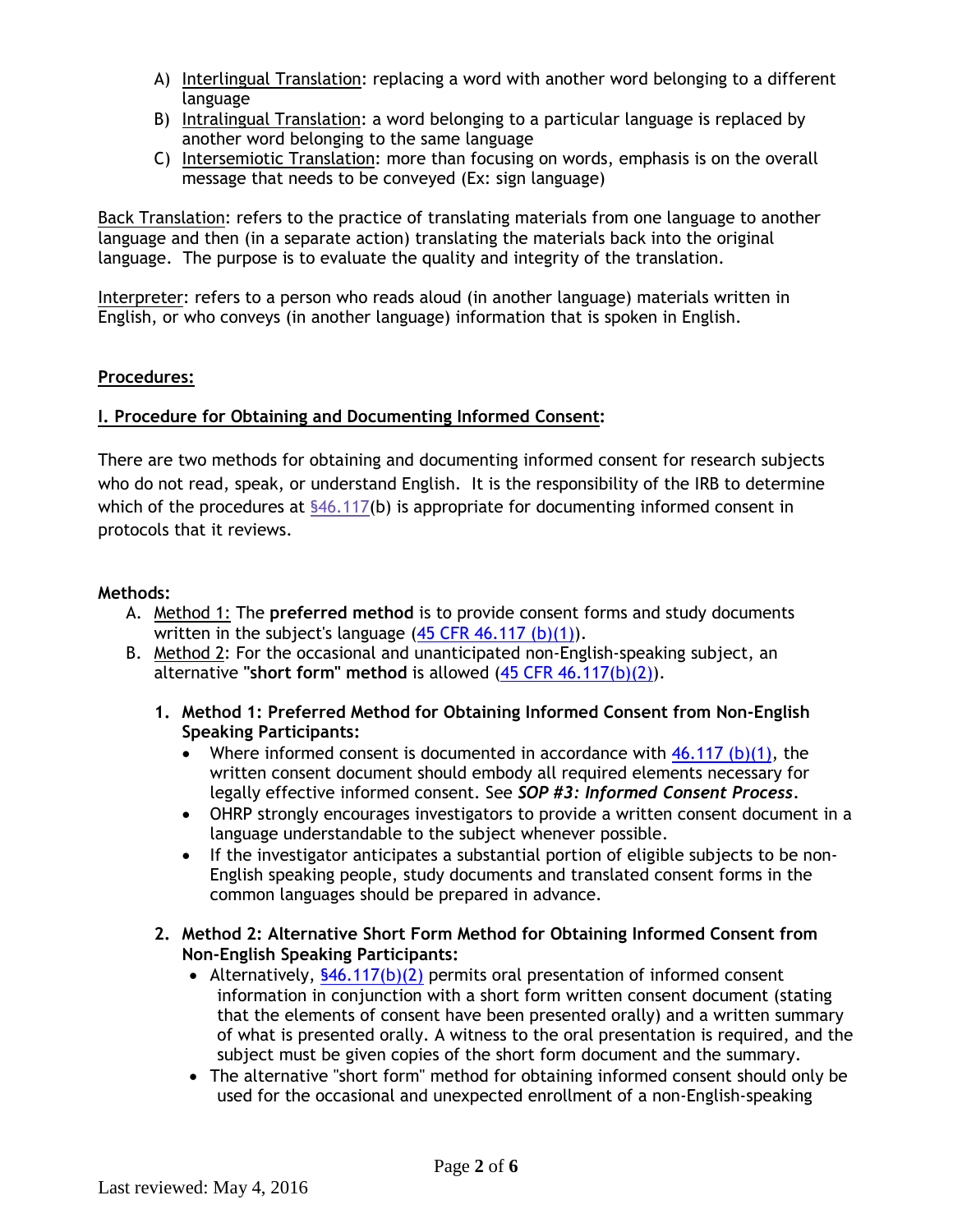subject in a study for which no consent form in the subject's language has been prepared.

Procedure for the Alternative Short Form Consent Method:

- 1) The investigator can request a short form consent process for the IRB to consider.
- 2) When this procedure is used with subjects who do not speak English, (i) the oral presentation and the short form written document (see [Short Form](https://grants.uwosh.edu/sample-page/research-compliance/institutional-review-board-irb/irb-forms/) [Template\)](https://grants.uwosh.edu/sample-page/research-compliance/institutional-review-board-irb/irb-forms/) should be in a language understandable to the subject; (ii) the IRBapproved English language informed consent document may serve as the oral summary; and (iii) the witness should be fluent in both English and the language of the subject and not a member of the research team. The participant will read the short form consent in his/her chosen language and be allowed an opportunity to have any questions answered.
- 3) At the time of consent, (i) the short form document should be signed by the subject (or the subject's legally authorized representative); (ii) the summary (i.e., the English language informed consent document) should be signed by the person obtaining consent as authorized under the protocol; and (iii) the short form document and the summary should be signed by the witness. A copy of the English informed consent document and the short form consent will be given to the participant.
- 4) A witness must be present during the oral presentation of the English version of the IRB-approved consent document. The witness must be fluent in both languages.
	- a. An impartial witness should be used (i.e. no relation to participant and not a member of the research team).
	- b. When the person obtaining consent is assisted by a translator or interpreter who is not a member of the research team, that individual may serve as the witness per OHRP guidance: *[Informed Consent of](http://www.hhs.gov/ohrp/policy/ic-non-e.html) [Subjects Who Do Not Speak English](http://www.hhs.gov/ohrp/policy/ic-non-e.html)*.
- 5) If a member of the research team is fluent in English and the language of the potential participant, they may serve as the translator and the person obtaining consent but would need an impartial witness present if using the short form method.
- 6) The IRB must receive all foreign language versions of the short form document as a condition of approval under the provisions of [§46.117\(](http://www.hhs.gov/ohrp/regulations-and-policy/regulations/45-cfr-46/index.html)b)(2). Expedited review of these versions is acceptable if the protocol, the full English language informed consent document, and the English version of the short form document have already been approved by the convened IRB.

# **II. Procedure for Translation or Interpretation of IRB Informed Consent and Study Materials:**

When research is likely to involve subjects who are not fluent in English, a qualified translator/interpreter must be able to ensure that the tone, meaning, and content of the translated documents remain consistent with the IRB approved English version:

- Documents should be linguistically accurate
- Reading level must be appropriate for subject population
- Consent and documents should be culturally sensitive for the locale in which it will be used

The following documents should be translated before enrolling non-English speaking subjects on a study:

• The IRB-approved English Informed Consent/Assent document(s)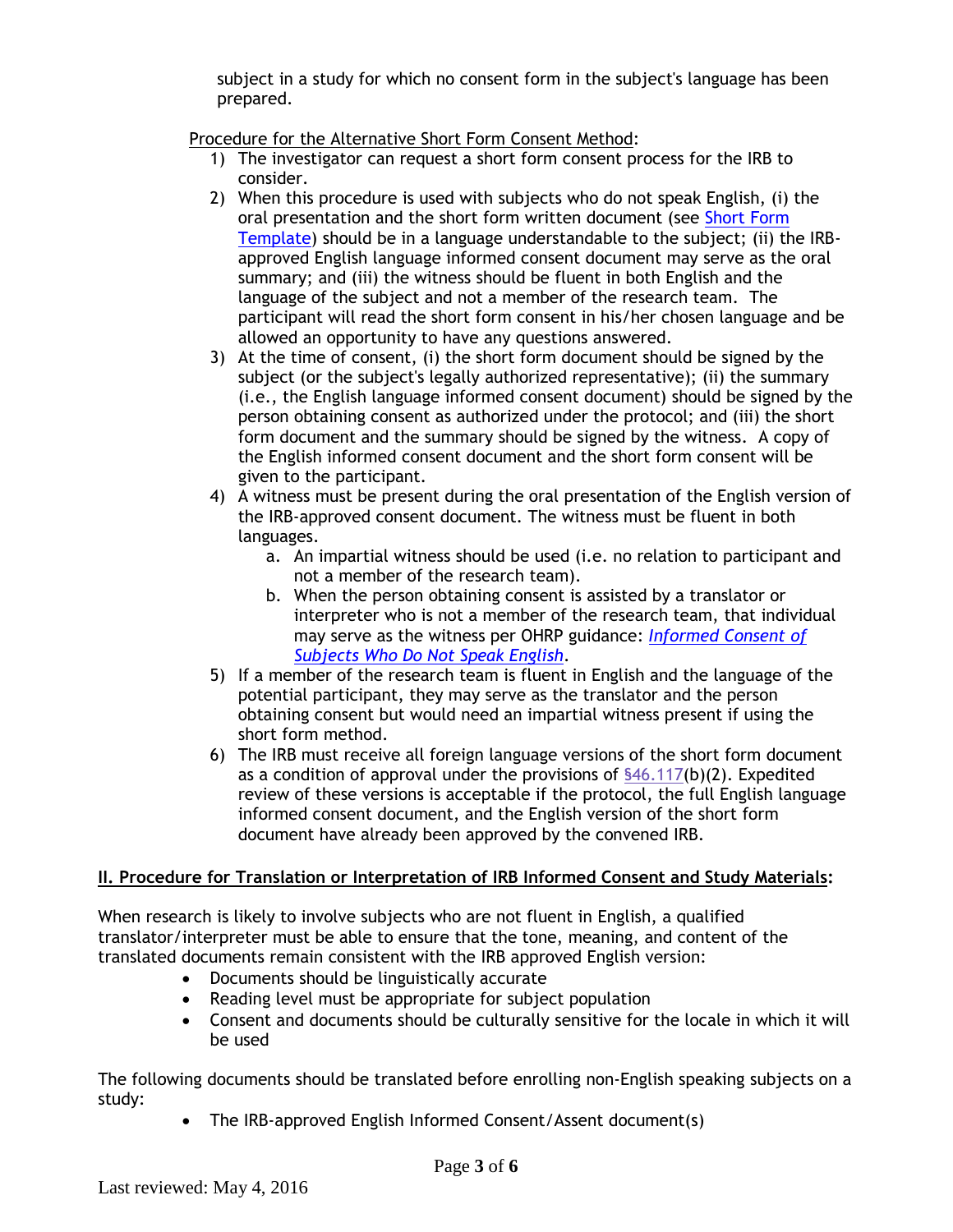- HIPAA documents (when applicable)
- Any other approved document(s) as applicable (e.g. recruitment materials, survey, etc).

The researcher is responsible for ensuring that all materials will be provided to participants in a language understandable to them and for ensuring that translations and interpretations will accurately convey the information.

- A. Procedure for Translation of Informed Consent Document and Study Materials**:**
	- 1. When completing the IRB Application, the PI should select Non-English Speaking (Application: Part III. Participants) if non-English speaking participants are expected to be included in the participant pool.
	- 2. A supplemental IRB Form titled, **[Non-English Speaking Participants Form](https://uwosh.edu/sponsoredprograms/wp-content/uploads/sites/29/2017/12/IRB-Supplement-Non-English-Speaking-Participants-Form-5-31-2018.doc)** must also be completed at the time of IRB Application submission for IRB Review. This will inform the IRB how the PI will ensure that translation requirements are met. This form will request the PI to provide the background, experience, and language proficiency of the translator or interpreter.
	- 3. The IRB will review the IRB Application and supplemental **[Non-English Speaking](http://www.uwosh.edu/grants/forms) [Participants Form](http://www.uwosh.edu/grants/forms)** and must approve the English Version of the Informed Consent Document and study materials prior to the PI submitting the translated documents.
	- 4. Once the Informed Consent Document and any supplemental materials have been approved by the IRB in English, the PI may submit a **[Modification Request Form](http://www.uwosh.edu/grants/forms)** to the IRB for approval of the translated materials. The modification form will also prompt the researcher to submit a document from the translation service, translator, or interpreter describing their background, experience, and qualifications for completing the translation.
	- 5. The IRB must review and approve the modification request and translated materials before enrollment of the Non-English Speaking Subjects can begin.
	- 6. If the PI or research personnel will be assisting in obtaining consent from participants not fluent in English, the IRB may request additional training for research staff in the cultural norms for the population.
	- 7. If during the course of a study, the PI unexpectedly encounters a participant that does not speak or read English, they may submit a modification request to the IRB for obtaining informed consent in the participant's language (method 1, part I.A) or using the alternate short form method (method 2, part I.B) as described above.

### **III. Translation requirements for Greater than Minimal Risk Studies:**

- A. Approved methods when the IRB determines that the research is greater than minimal risk:
	- 1. Method 1:

Certified translation services is the preferred method for greater than minimal risk studies (as determined by the IRB). A certified translation is one that has been formally verified by a licensed translator or translation company for use in official purposes. Certified translators attest that the target-language text is an accurate and complete translation of the sourcelanguage text. Certified translation of consent documents ensures that the tone, meaning and content of the translated documents remain consistent with the IRB-approved English version. The IRB does not require a researcher to use a specific translation service or endorse any specific translation service. The [American Translators Association](http://www.atanet.org/certification/) maintains a directory for: 1) translation and interpreting services by Individuals, and 2) translation and interpretation companies.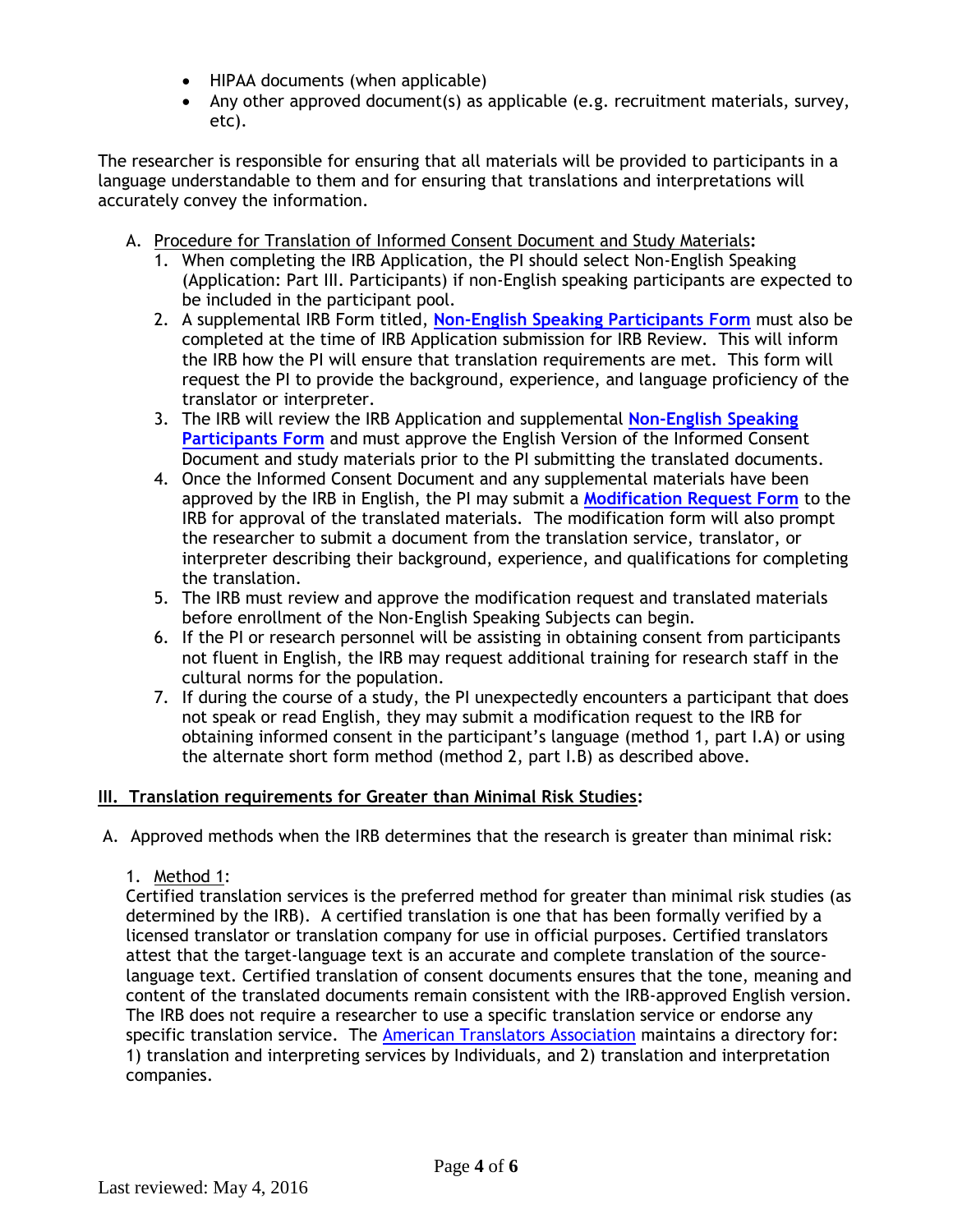2. Method 2: The IRB may consider translation by a qualified individual fluent in English and the language to be translated. A back translation would also be required by another separate individual that has no relationship to the original translator to ensure the meaning, tone, and content of the documents are consistent with the IRB-approved English Version. Native speakers who have demonstrated proficiency in English may serve as sources of translation, including knowledgeable members of the research team or faculty or instructors of foreign language programs at UW Oshkosh or another academic institution A letter from the translator describing their qualifications must be provided with the translation documents.

The researcher is responsible for the cost of translating documents. When possible, these costs should be written into contracts or grants.

## **IV. Translation Requirements for Minimal Risk Studies:**

Studies that are eligible for expedited review, involving minimal risk, also require translation of the consent/assent forms and study documents; however, certified translation or an independent back translation is not required. The IRB will accept documents translated by an individual fluent (i.e., can speak, read and write) in a given language. Native speakers who have demonstrated proficiency in English may serve as sources of translation, including knowledgeable members of the research team or faculty or instructors of foreign language programs at UW Oshkosh or another academic institution. UW Oshkosh Foreign Languages Department holds a list of faculty and staff members who are fluent in languages other than English. The qualifications of the individual performing the translation will be assessed by the IRB. A letter from the translator describing their background and qualifications must be provided with the translation documents.

## **V. IRB Review and Approval of Translated Documents:**

It is unlikely that the IRB will have members proficient in many of the languages that are presented to the IRB for review. Therefore, the IRB's review will focus on the whether the translation method is appropriate for the study based on:

- Translator's/interpreter's background, experience, and language proficiency
- Local cultural context and issues
- Risks to subjects

The IRB may invite ad hoc consultants to assist in the review of translated documents and to explain the cultural context of documents, however ad hoc consultants cannot vote on IRB business.

### **VI. IRB Review and Approval of Translator/Interpreter Selected:**

The IRB will review the supplemental **[Non-English Speaking Participants](http://www.uwosh.edu/grants/forms) Form** to determine whether the selection of the translator/interpreter is appropriate. The researcher is responsible for ensuring that all materials are provided to participants in a language understandable to them.

- The IRB recommends that the translation/interpretation be performed by someone who holds no relationship to the participant.
- Privacy, confidentiality, and accuracy of translation/interpretation should be considered if family members or friends are asked to be translators/interpreters.
- If a member of the research team speaks the participants' language, they may act as the interpreter and the person obtaining consent if the IRB approves of the method. (Note: A member of the research team acting as interpreter *and* person obtaining consent *cannot* also act as witness when using short form consent method as described in Part I.B.2.).